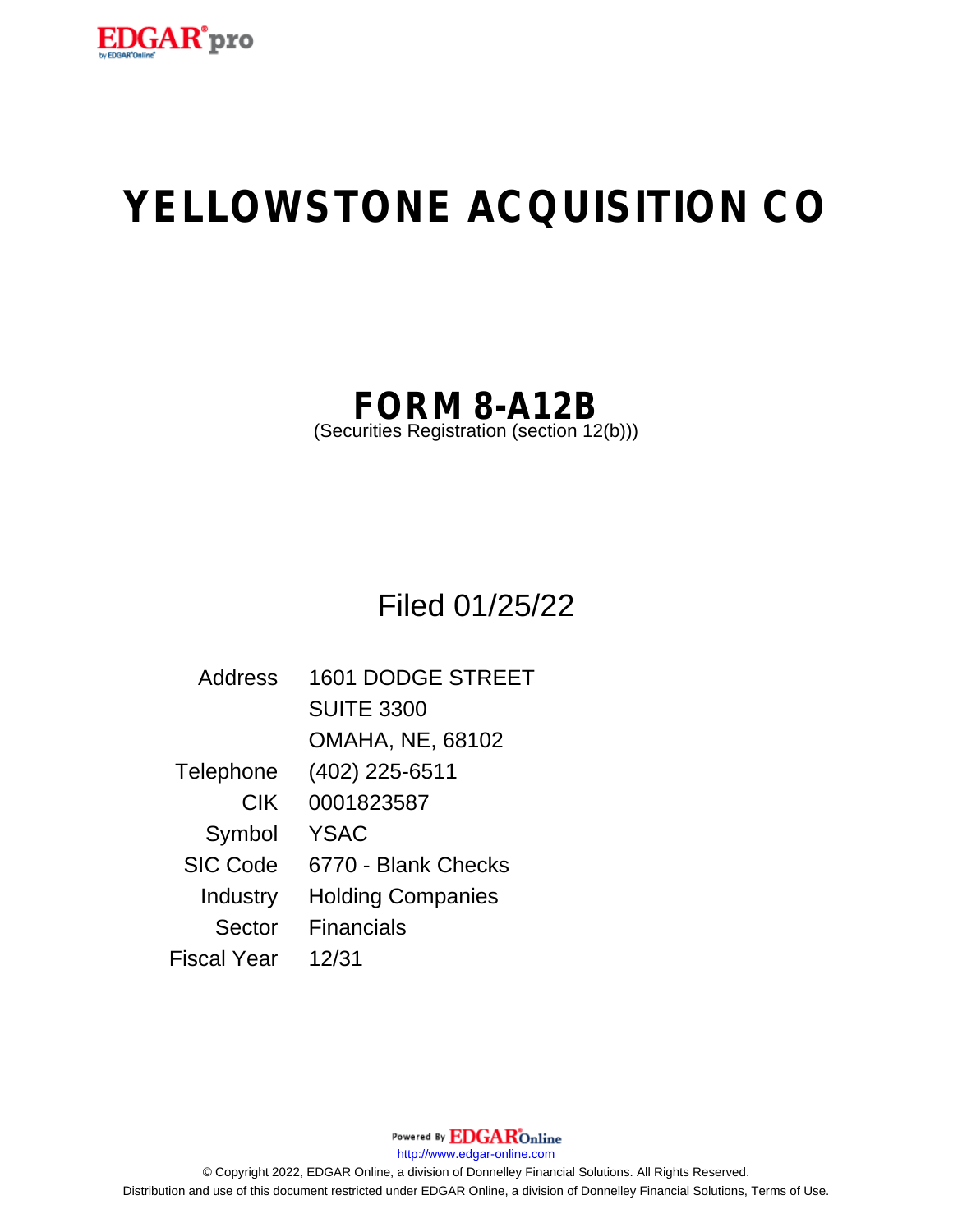## **U.S. SECURITIES AND EXCHANGE COMMISSION**

**Washington, D.C. 20549**

## **FORM 8-A**

**FOR REGISTRATION OF CERTAIN CLASSES OF SECURITIES PURSUANT TO SECTION 12(b) OR 12(g) OF THE SECURITIES EXCHANGE ACT OF 1934**

## **SKY HARBOUR GROUP CORPORATION**

**(Exact Name of Registrant as Specified in Its Charter)**

**Delaware 85-2732947 (State or other jurisdiction of Incorporation or Organization) (I.R.S. Employer Identification No.)**

**136 Tower Road, Hangar M, Suite 205 White Plains, NY 10604 (Address of Principal Executive Offices) (Zip Code)**

**Securities to be registered pursuant to Section 12(b) of the Act:**

**Title of Each Class to be Registered**

**Name of Each Exchange on Which Each Class is to be Registered**

**Class A Common Stock, par value \$0.0001 per share NYSE American LLC Redeemable Warrants, each exercisable for one share of Class A Common Stock at an exercise price of \$11.50 per share**

**NYSE American LLC**

If this form relates to the registration of a class of securities pursuant to Section 12(b) of the Exchange Act and is effective pursuant to General Instruction A.(c) or (e), check the following box.  $\boxtimes$ 

If this form relates to the registration of a class of securities pursuant to Section  $12(g)$  of the Exchange Act and is effective pursuant to General Instruction A.(d) or (e), check the following box.  $\Box$ 

If this form relates to the registration of a class of securities concurrently with a Regulation A offering, check the following box.  $\Box$ 

**Securities Act registration statement file number to which this form relates: 333-249035**

**Securities to be registered pursuant to Section 12(g) of the Act:**

**N/A (Title of Class)**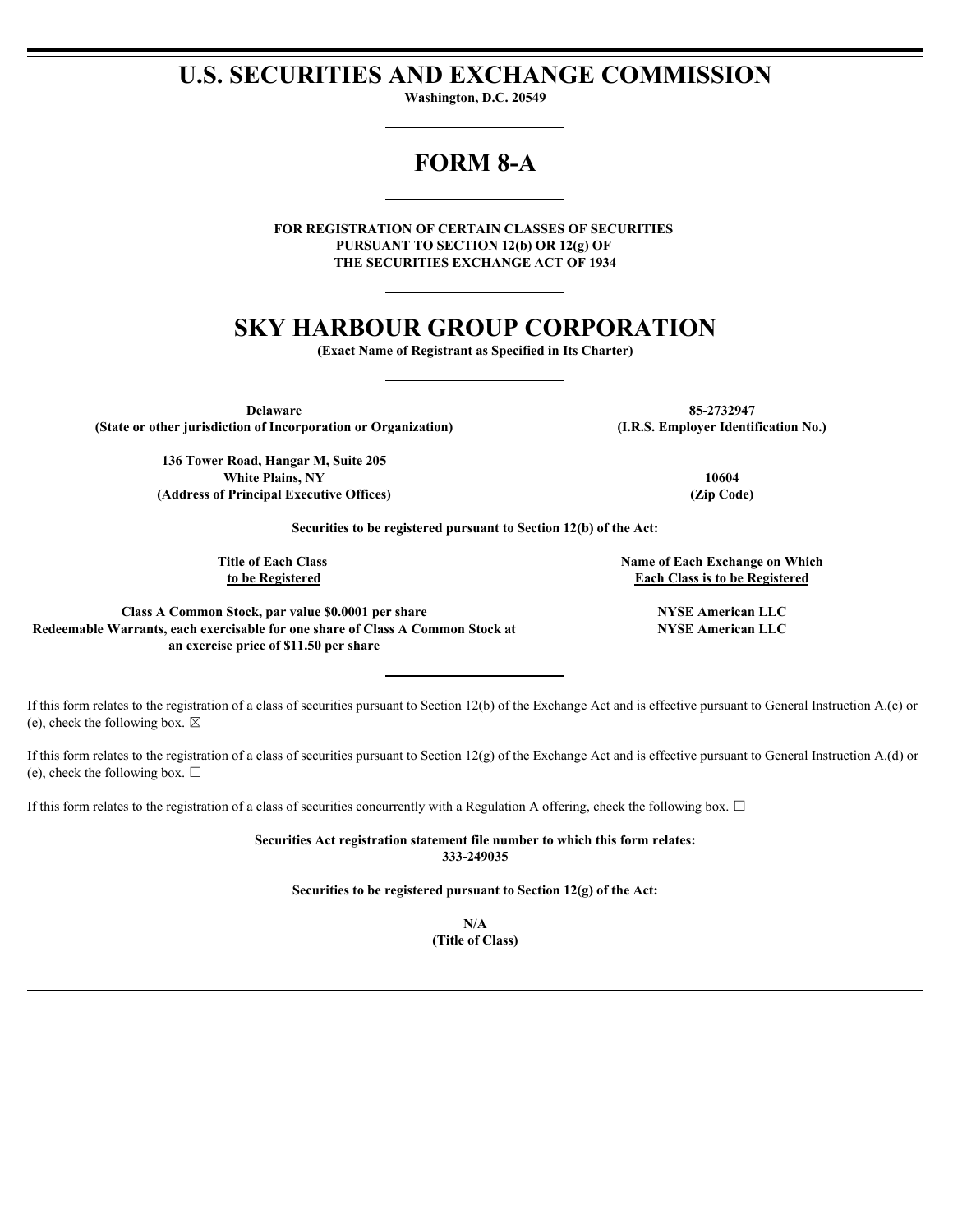#### **Item 1. Description of Registrant**'**s Securities to be Registered.**

This registration statement on Form 8-A is being filed with the U.S. Securities and Exchange Commission (the "SEC") in connection with the transfer of the listing of the shares of Class A common stock of Sky Harbour Group Corporation, par value \$0.0001 per share (the "Class A Common Stock"), and warrants, each exercisable for one share of Class A Common Stock at an exercise price of \$11.50 per share (the "Warrants"), from the New York Stock Exchange to the NYSE American LLC (the "NYSE American"), in connection with the business combination between Sky Harbour Group Corporation (f/k/a Yellowstone Acquisition Company), a Delaware corporation, and Sky Harbour LLC. The transfer of listing is to occur at the opening of trading on January 26, 2022. The description of the Warrants and Class A Common Stock under the caption "Description of SHG Corporation Securities" in Sky Harbour Group Corporation's (f/k/a Yellowstone Acquisition Company) definitive proxy statement filed with the SEC on January 7, 2022, including exhibits, as amended from time to time (including any subsequent amendments with respect to the description of the Warrants and the Class A Common Stock), is incorporated by reference herein.

#### **Item 2. Exhibits.**

Pursuant to the instructions as to exhibits for Form 8-A, no exhibits are required to be filed because no other securities of the registrant are registered with the NYSE American and the securities registered hereby are not being registered pursuant to Section 12(g) of the Securities Exchange Act of 1934, as amended.